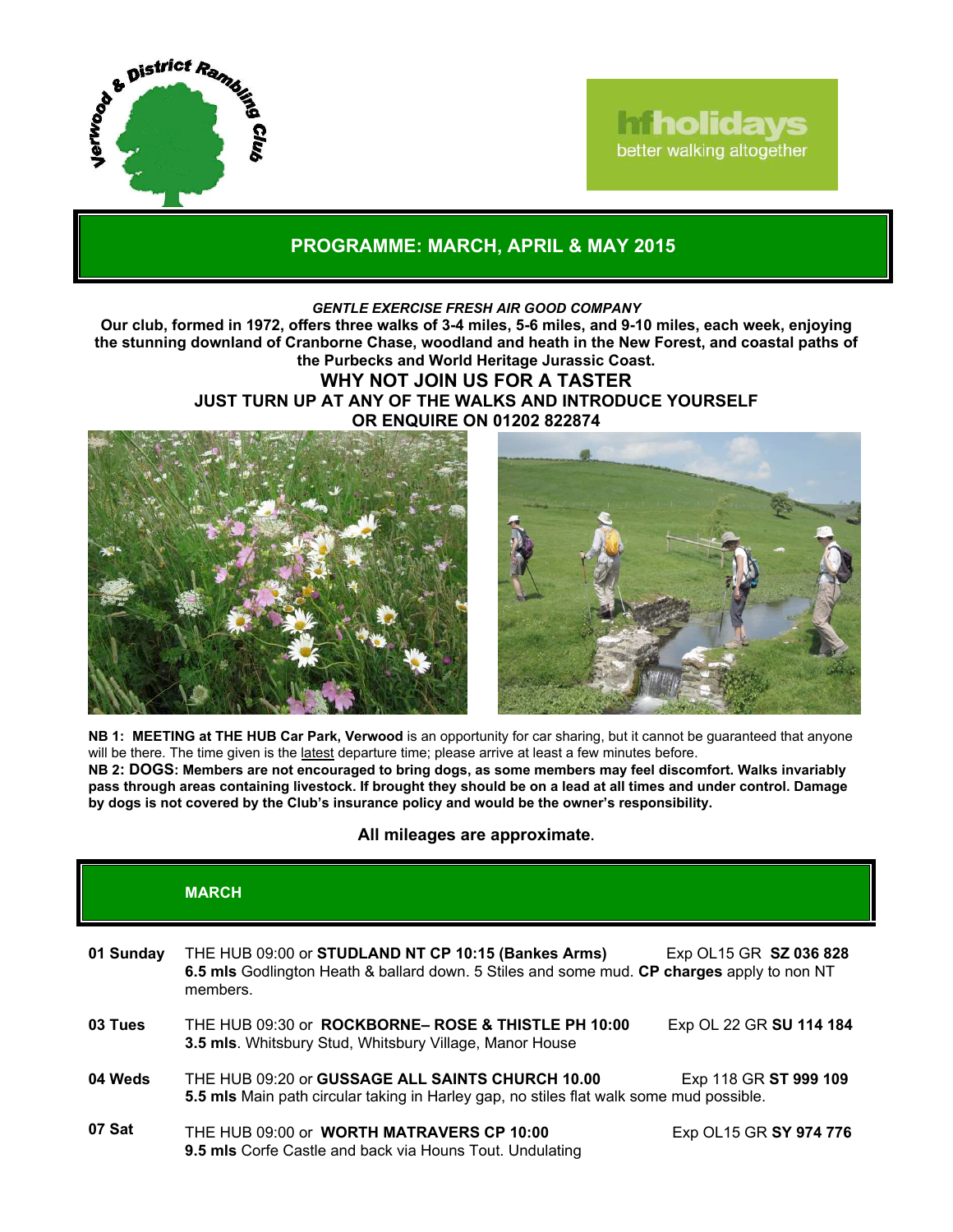| 10 Tues   | <b>NOTE THE HUB 10:00</b><br>3.0 mls Crane Valley Golf Course & surrounding paths. Could be muddy after rain.                                                                                                                                                         |                        |
|-----------|-----------------------------------------------------------------------------------------------------------------------------------------------------------------------------------------------------------------------------------------------------------------------|------------------------|
| 11 Weds   | THE HUB 09:20 or BROOMY WALK 10:00<br>5.0 mls Splash Bridge, Slodden Inclosure, Ragged Boys Hill, Holly Hatch.                                                                                                                                                        | Exp OL22 GR SU 197 099 |
| 13 Fri    | THE HUB 09:00 or SOUTH STREET CP WILTON 10:00<br>9.5 miles Ditchampton, Great Wishford, Groveley Woods, Ox Drove, Ugford. Undulating and<br>muddy in parts.                                                                                                           | Exp130 GR SU 095 310   |
| 17 Tues   | THE HUB 09:15 or SOLENT MEADS GOLF Public Area CP 10:00<br>Exp OL22 GR SZ158 916<br>3.5 mls Around Hengistbury Head with an option to continue around the Spit (4.5 mls) for those<br>who wish to.                                                                    |                        |
| 18 Weds   | THE HUB 09:25 or BROAD CHALKE CHURCH CP 10:05<br>5.5 mls Chalk Pyt Farm, Watercress beds, Little London, Field Barn                                                                                                                                                   | Exp130 GR SU 042 254   |
| 21 Sat    | THE HUB 09:20 or <b>BADBURY RINGS CP 10:00</b><br>Exp118 GR ST 959 031<br>9.5 mls King Down, Hemsworth, Chetterwood, Manswood, Whichampton, Bradford Barrow,<br>Undulating 3 or 4 Stiles                                                                              |                        |
| 24 Tues   | THE HUB 09:30 or MARTIN DOWN CP ( off A 354 ) 10:00<br>3.5 mls A walk on Downland                                                                                                                                                                                     | Exp118 GR SU 037 201   |
| 25 Weds   | THE HUB 9:45 or WOODLANDS PLAYING FIELD CP 10:00<br>5.5 mls Woodlands Park, Redman's Hill, Woodlands Common, Boys Wood. Numerous stiles.                                                                                                                              | Exp 118 GR SU 050 090  |
| 27 Fri    | THE HUB 09:25 or CANFORD SCHOOL or Road nearby 10.00<br>Exp118 GR SZ 631 987<br>10.0mls River path to Canford Bottom, Manor Fm, Coneygar Fm, Dudsbury Castle Rings, Kinson,<br>Stour Valley Way, Knighton Fm, Court House. 10 Stiles & mud possible along river path. |                        |
| 29 Sunday | THE HUB 09:15 or TARRANT MONKTON CHURCH CP 10:00<br>6.2 mls, Crichel Down, Horse Down, Little Down. The Langton Arms is next door should you want<br>lunch or a drink afterwards. Please make your own arrangements.                                                  | Exp118 GR ST 944 088   |
| 31 Tues   | THE HUB 09:20 or TURF HILL CP BURLEY                                                                                                                                                                                                                                  | Exp OL22 GR SU 214 029 |

**3.5 mls** Forest Circular.

#### **APRIL**

**01 Weds** 16 THE HUB 09:15 or **OAKLEYCP 10:00** Exp OL22 GR **SU 226 046**

**5.0 mls** Forest circular, usual forest conditions Leader at start **Stuart Buchan 01425 478297**

- **04 Sat Walk Not Submitted**
- **07 Tues NOTE THE CHASE CP 10:00** Exp OL22 GR **SU 103 085 3.4 mls** Forest circular walk in Ringwood Forest and Boveridge Heath. Mostly paths and tracks, no stiles. Could be muddy.
- **08 Weds** THE HUB 09:15 or **SETLEY POND CP 10:00 Exp OL22 GR SZ 302 991 5.5 mls** Setley, Roydon Manor, Dilton Gardens, Haywoods Fm, Boldre Grange. Mostly paths, tracks.& minor roads. Some stiles. Could be muddy.
- **10 Fri** THE HUB 09:15 or **EBBESBORNE WAKE CP 10:00** Exp118 GR **ST 990 241 8.9 mls** North Hill Farm, Compton Down and Norrington Farm. Hills, stiles and mud.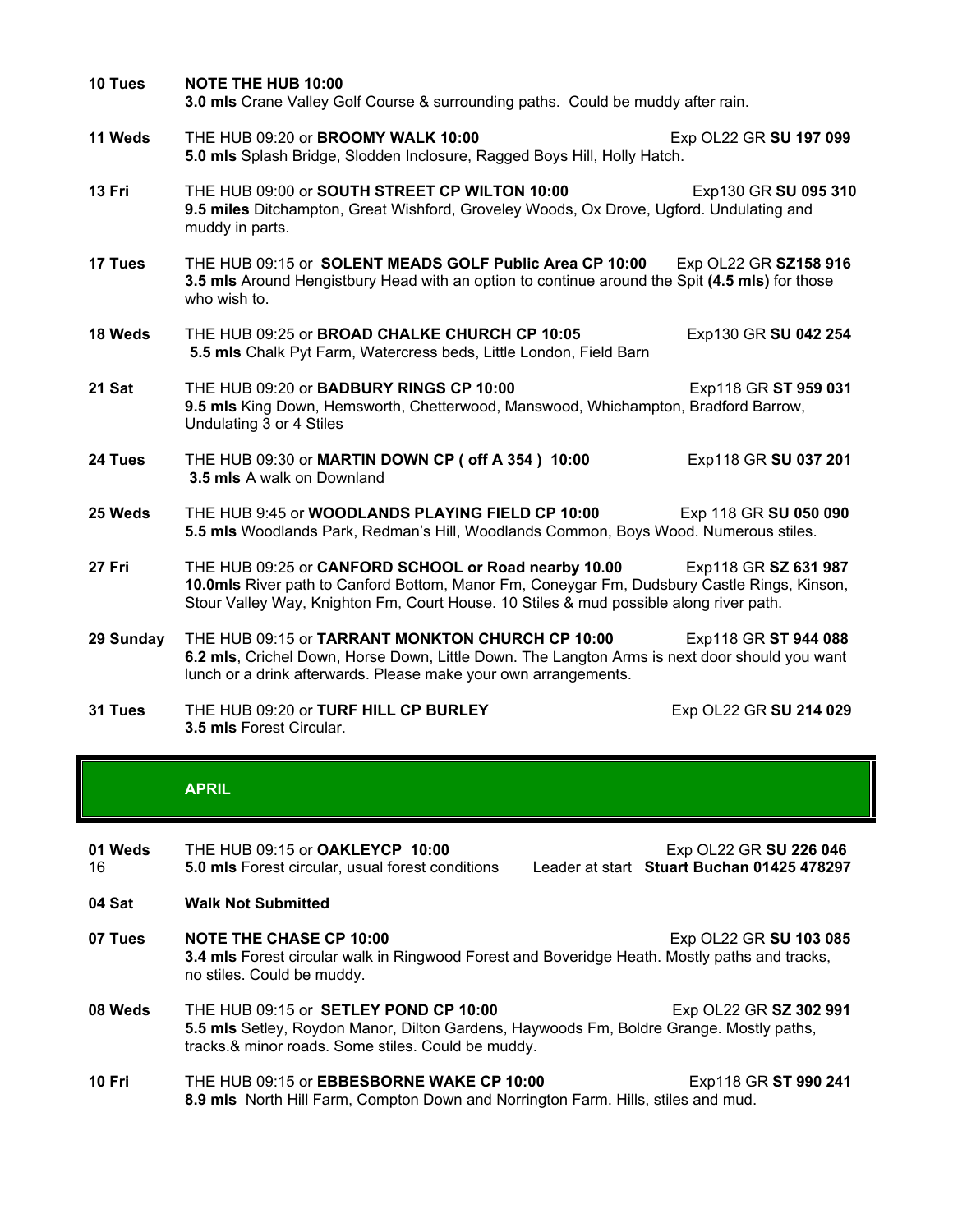| 14 Tues       | THE HUB 09:15 or STANPIT RECREATION GROUND CP 10:00<br>2.8 mls Short walk around Stanpit Marsh Nature Reserve. Bring binoculars. Mostly paths and<br>tracks. No stiles. May be muddy.                                                      | Exp OL22 GR SZ 172 925 |
|---------------|--------------------------------------------------------------------------------------------------------------------------------------------------------------------------------------------------------------------------------------------|------------------------|
| 15 Weds       | THE HUB 09:25 or MINCHINGTON CROSS 10:00<br>5.5 mls Farnham, Minchington, Woodcutts Pollards Wood. Undulating & 5 or 6 Stiles                                                                                                              | Exp118 GR ST 957 167   |
| 18 Sat        | THE HUB 09:40 or WOODLANDS PLAYING FIELD 10:00<br>9.5 mls Boys Wood, Birches Wood, Edmonsham, Cranborne, Castle Hill, Kings Wood, Stiles/Mud                                                                                               | Exp118 GR SU 051 090   |
| 21 Tues       | Exp118 GR SZ 027 948<br>THE HUB 09:20 or CANFORD HEATH 10:00<br>Park Discretely in Knowlton Road & Meet at entrance to Heath opposite Knowlton Road.<br>3.0 mls Exploring open spaces on Canford Heath. Some slopes, mainly gravel tracks. |                        |
| 22 Weds       | THE HUB 09:15 or MARTIN DOWN CP 10:00<br>5.6 mls Roman Road, Downland, Bokerley Dyke                                                                                                                                                       | Exp118 GR SU 037 201   |
| <b>24 Fri</b> | THE HUB 09:20 or GARSTON WOOD CP 10:00<br>9.5 mls Shermal Gate, West End, Ebbesbourne Wake, Hill Farm, Dank Wood Corner.<br>Fairly Strenuous.                                                                                              | Exp 118 GR SU 004 195  |
| 28 Tues       | NOTE: THE HUB 09:25 DON'T FORGET BUS PASSES<br>3.5 mls No X6 bus to 3-LX & walk back via Horton Common & Redmans Hill. May be very muddy<br>after rain.                                                                                    |                        |
| 29 Weds       | THE HUB 09:30 or CHURCH FARM CAMPSITE 6d HANDLEY 10:00<br>5.5 miles Deanland, New Town, Chase Woods and Greatstone Coppice.                                                                                                                | Exp118 GR ST 996 173   |

## **MAY**

| 02 Sat    | THE HUB 09:15 or <b>KEYHAVEN 10:15</b><br>8.0 mls Coastal walk to Lymington and return. NOTE: Car Parking charges apply.                                                                                                                                                | Exp OL22 GR SZ 306 915 |  |
|-----------|-------------------------------------------------------------------------------------------------------------------------------------------------------------------------------------------------------------------------------------------------------------------------|------------------------|--|
| 05 Tues   | THE HUB 09:25 or TARRANT MONKTON LANGTON ARMS PH 10:05 Exp118 GR ST 944 088<br>3.7 mls Turners Lane, Horse Coppice, Common Drove                                                                                                                                        |                        |  |
| 06 Weds   | THE HUB 09:30 or MANSWOOD PLAY AREA 10:00<br>5.0 mls Roman Road, Couton's Croft, Chetterwood, Six Cross Ways                                                                                                                                                            | Exp 118 GR ST 984 080  |  |
| 08 Fri    | THE HUB 09:30 or CRANBORNE GARDEN CTR (at top end) 10:00 Exp 118 GR SU 056 132<br>(Consider a coffee or drinkon return. Car share if possible)<br>9.5 mls Burwood, Boveridge Cranborne Fm, Monkton up Wimborne, Wimborne St Giles, Creech<br>Hill. Moderate undulating. |                        |  |
| 10 Sunday | THE HUB 09:30 or <b>HARE AND HOUNDS SWAY10:15</b><br>Exp OL 22 GR SZ 283 988<br>5.0 mls Through Sway onto Set Thorns Inclosure up to Hinchelsea Bog and back.                                                                                                           |                        |  |
| 12 Tues   | THE HUB 09:20 or CANFORD CLIFFS (Roadside Cliff Drive) 10:00<br>3.0 mls Promenade via Flag Head Chine, Branksome Chine, Cliff Gardens. Slopes down and up,<br>mainly paved with a portion of gravel track.                                                              | Exp OL22 SZ 055 889    |  |
| 13 Weds   | THE HUB 09:20 or BREAMORE CHURCH park by wall 10:00<br>5.0 mls, Breamore Wood, Castle Ditches                                                                                                                                                                           | Exp OL22 SU 154 189    |  |
| 16 Sat    | THE HUB 09:15 or <b>BLANDFORD FORUM 10:00</b><br>9.5 mls Quarleston Down, Winterbourne Stickland, The Hanging, Bryanston Park.                                                                                                                                          | Exp 118 GR ST 887 060  |  |